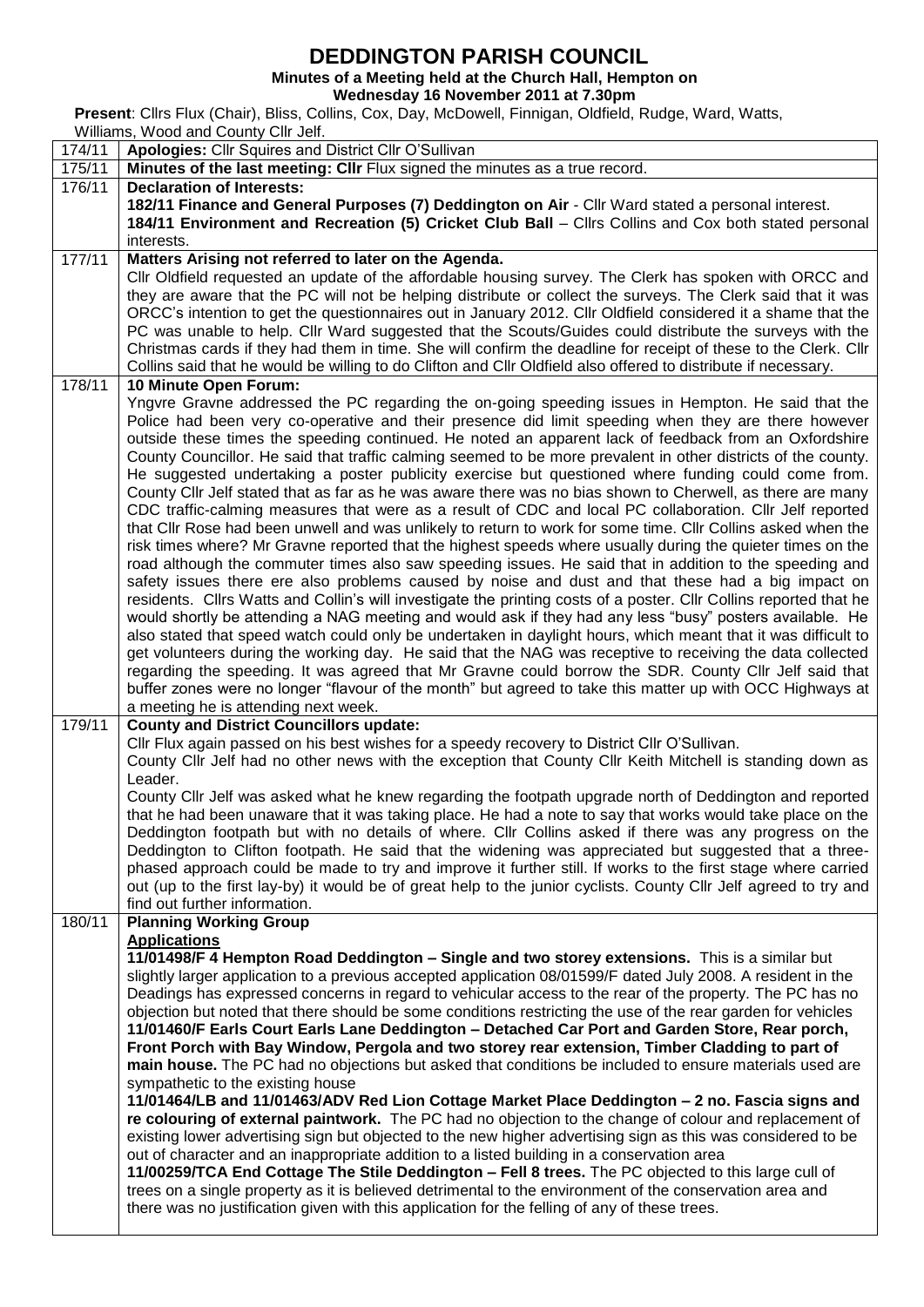|        | 11/01614/F Congressional Chapel New Street Deddington - Proposed Change of Use from former<br>Church to 4 Bedroom Domestic Dwelling with internal fit out and external alterations. The PC has no<br>objections to this application but asked for conditions to ensure that the development is undertaken with<br>sympathy to the building and materials used are appropriate. The PC was surprised this building is not listed<br>and will ask CDC how a listed status for the property could be obtained.<br>11/01523/F Pumpyard House New Street Deddington - Demolition of single storey games room,<br>removal of lean to entrance hall and removal of two dormer windows. Construction of two storey<br>extension and associated remodelling works. The PC has no issues with most of the proposed work but<br>objects to the application due to the inclusion of a first floor balcony, which it believes creates an<br>overlooking issue to neighbouring properties.<br>11/01382/F 43 St Johns Way Hempton - Erection of Single Timber Stable The PC had no objection<br><b>Appeals</b> None<br><b>Approvals</b><br>11/01261/F and 11/01262/LB Horsefair Cottage Horse Fair Deddington |
|--------|------------------------------------------------------------------------------------------------------------------------------------------------------------------------------------------------------------------------------------------------------------------------------------------------------------------------------------------------------------------------------------------------------------------------------------------------------------------------------------------------------------------------------------------------------------------------------------------------------------------------------------------------------------------------------------------------------------------------------------------------------------------------------------------------------------------------------------------------------------------------------------------------------------------------------------------------------------------------------------------------------------------------------------------------------------------------------------------------------------------------------------------------------------------------------------------------|
|        | 11/01243/LB Corner House High Street Deddington<br>11/01368/LB and 11/01367/F The Knowle Philcote Street Deddington                                                                                                                                                                                                                                                                                                                                                                                                                                                                                                                                                                                                                                                                                                                                                                                                                                                                                                                                                                                                                                                                            |
|        | Correspondence<br>Unicorn Inn Deddington - The PWG and Clerk have received a number of residents' complaints in regard                                                                                                                                                                                                                                                                                                                                                                                                                                                                                                                                                                                                                                                                                                                                                                                                                                                                                                                                                                                                                                                                         |
|        | to the new paint colour of the exterior of this listed building in the conservation area. The clerk has emailed<br>the CDC planning department who said that the matter would be passed to the Conservation Officer for<br>investigation. The PC will contact CDC to ask for the results of any investigation asap<br>Northampton Borough Council - 2 letters relating to Draft Northampton Central area Action Plan<br>Development Plan Document received and noted.                                                                                                                                                                                                                                                                                                                                                                                                                                                                                                                                                                                                                                                                                                                          |
| 181/11 | <b>Emergency Planning</b><br>The following questions raised at the last PC meeting were addressed:                                                                                                                                                                                                                                                                                                                                                                                                                                                                                                                                                                                                                                                                                                                                                                                                                                                                                                                                                                                                                                                                                             |
|        | 1. Who will make up the emergency team? - Chair, Vice Chair and another. Cllr Williams was<br>suggested in his absence. Mobile phones to be used for communication. PC to invest in a mobile<br>phone for the Clerk Cllr McDowell to source.<br>2. Where run from? Windmill Centre will be the Control Centre.                                                                                                                                                                                                                                                                                                                                                                                                                                                                                                                                                                                                                                                                                                                                                                                                                                                                                 |
|        | Grit Bins required and location? - Cllr Cox and Oldfield are meeting Tim Wilde and seek his approval<br>3.<br>of the proposed sites. 5 locations had initially been suggested but it was agreed that the school should<br>fund its own grit bin from PTA funds. Cllr Rudge to contact Deddington CE Primary school to inform<br>them of this decision. The proposed sites for new bins are Hudson Street/Grove Court, Market Place,<br>Alms Houses/Featherstone House and the Health Centre (although it was felt that there is already one<br>tucked inside the Health Centre). Sites have been identified for salt storage in each of the three villages<br>and the grit spreader and shovels will be stored under lock and key at the Holly Tree Club.<br>4. Budget - £1,500 approx.                                                                                                                                                                                                                                                                                                                                                                                                        |
|        | 5. Hard copies of volunteer information: to be held at PC Office.<br>Data protection: -in hand - Cllr McDowell and Clerk have the expertise and will liaise                                                                                                                                                                                                                                                                                                                                                                                                                                                                                                                                                                                                                                                                                                                                                                                                                                                                                                                                                                                                                                    |
|        | 6.<br>7. Review. Plan requires annual review in the form of a control document                                                                                                                                                                                                                                                                                                                                                                                                                                                                                                                                                                                                                                                                                                                                                                                                                                                                                                                                                                                                                                                                                                                 |
|        | Adoption of policy. As review of the Emergency Plans has taken place agreed to adopt the plans.<br>8.<br>'Sued for clearing snow leaflet': obtained by Cllr Cox on snow day to be included in next issue of DN<br>9.<br>providing permission to do so granted by DN. 'Ready to go' booklet to be delivered to all homes in the<br>Parish.                                                                                                                                                                                                                                                                                                                                                                                                                                                                                                                                                                                                                                                                                                                                                                                                                                                      |
| 182/11 | <b>Finance and General Purposes</b>                                                                                                                                                                                                                                                                                                                                                                                                                                                                                                                                                                                                                                                                                                                                                                                                                                                                                                                                                                                                                                                                                                                                                            |
|        | Cash flow to end October. All accounts balanced and agreed. It was noted that a contribution of £305<br>1.<br>had been made to 'Deddington at War'.                                                                                                                                                                                                                                                                                                                                                                                                                                                                                                                                                                                                                                                                                                                                                                                                                                                                                                                                                                                                                                            |
|        | 2. Feed In Tariff. The first payment from Southern Electric of £2,436.16 which has been received for the<br>period from 9.5.11 to 30.9.11. This is in line with expectations. The meter reading is now 7,533 (last<br>month 7,033) reflecting the reduced daylight hours.                                                                                                                                                                                                                                                                                                                                                                                                                                                                                                                                                                                                                                                                                                                                                                                                                                                                                                                      |
|        | Funds. On the evening of 16 <sup>th</sup> November 2011, it was agreed at the monthly PC meeting that<br>3.<br>Deddington Parish Council would invest seventy five thousand pounds (£75,000) in an enhanced fixed<br>rate 12-month deposit account at a rate of 3% with Nat West Bank. The signatories for this account will<br>be Jim Flux (Chairman), Alan Collins (Vice Chairman) and Brian Wood (Chairman of the Finance and<br>General Purposes Working Group) and that any two of the three signatories are required to authorise<br>any transactions.                                                                                                                                                                                                                                                                                                                                                                                                                                                                                                                                                                                                                                   |
|        | 4. Tertiary grants. Three more applications have been received, one of which is for someone in his third<br>and last year and is therefore not considered to be appropriate. It was agreed the others be given book<br>tokens. Also recommend that we put a notice in the Deddington News to say that in future applications<br>have to be with the clerk by 1 <sup>st</sup> October in the year starting at University, and that the total fund<br>available should be limited to £500 and individual grants to £50. If more than 10 applications are<br>received the awards will be calculated down proportionately.                                                                                                                                                                                                                                                                                                                                                                                                                                                                                                                                                                         |
|        | Welford's Piece. After the last meeting the reseeding was agreed as this required immediate attention<br>5.<br>and at this meeting the PC approved the complete job at a total cost of £2,854.                                                                                                                                                                                                                                                                                                                                                                                                                                                                                                                                                                                                                                                                                                                                                                                                                                                                                                                                                                                                 |
|        | <b>Salt bin equipment</b> . It was agreed to spend £1,500 on salting equipment (4 salt bins - £1,000, 4 snow<br>6.<br>shovels - £80, 1 spreader at £250 and Leaflets in Deddington News at £35). The PC Chairman said<br>that although the stewards would look after the equipment the work of spreading the grit must be done                                                                                                                                                                                                                                                                                                                                                                                                                                                                                                                                                                                                                                                                                                                                                                                                                                                                 |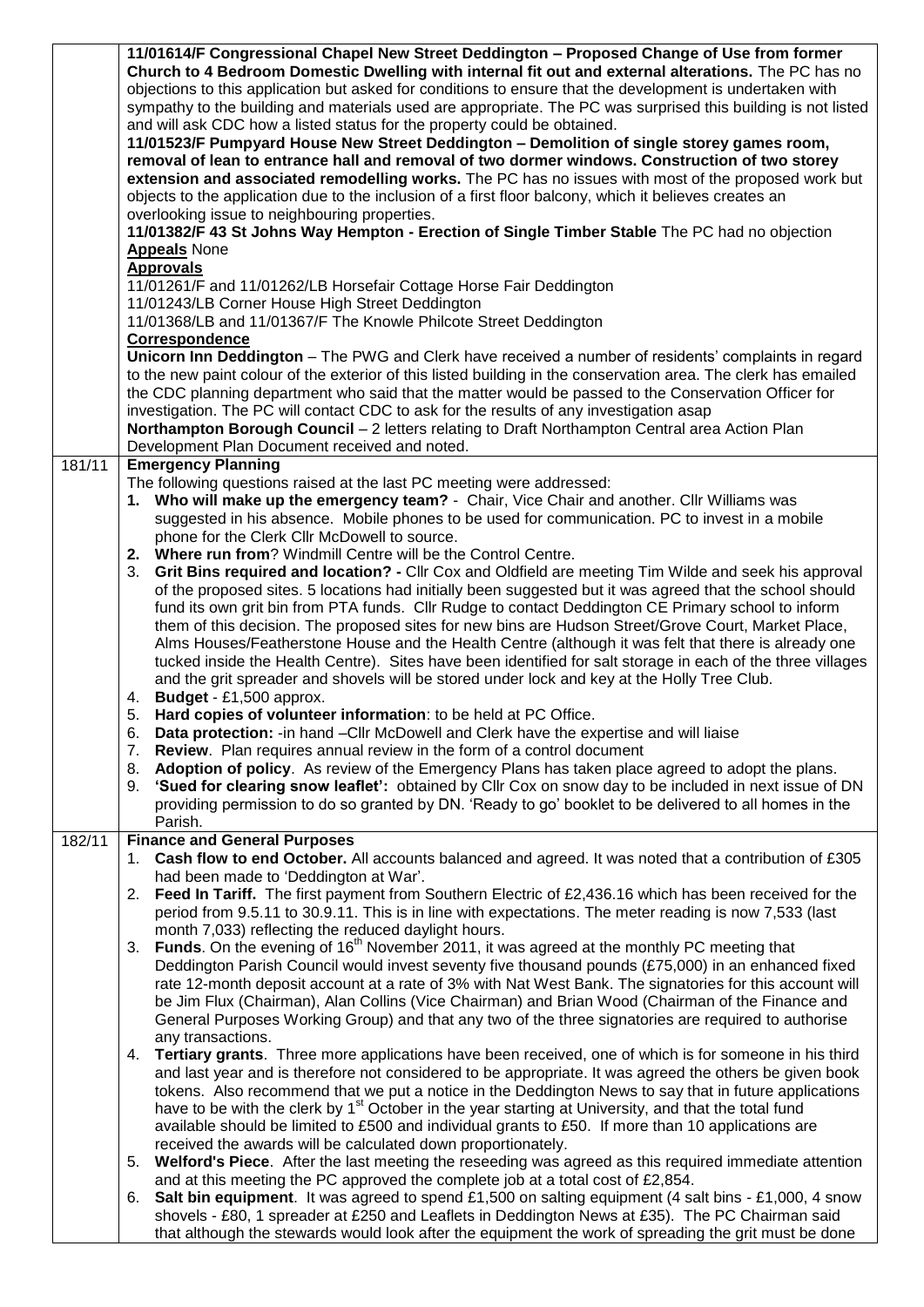|        | by volunteers.                                                                                           |                                                                                                                                                                                                                           |  |  |  |  |  |
|--------|----------------------------------------------------------------------------------------------------------|---------------------------------------------------------------------------------------------------------------------------------------------------------------------------------------------------------------------------|--|--|--|--|--|
|        | 7. Deddington on Air. They have a shortfall of £1,500 against the set-up costs and first year operation. |                                                                                                                                                                                                                           |  |  |  |  |  |
|        |                                                                                                          | The PC agreed to a grant of £1,500 with a proviso that the PC would not expect to contribute in future to                                                                                                                 |  |  |  |  |  |
|        |                                                                                                          | running costs. Cllr Flux said he considered this fair as the PC had helped the Deddington News and                                                                                                                        |  |  |  |  |  |
|        |                                                                                                          | Deddington On-line in their start up costs. Cllr Day questioned what percentage of costs this figure                                                                                                                      |  |  |  |  |  |
|        |                                                                                                          | represented. Cllr Ward said that set up costs were in the region of £10,000 with £5,000 per annum                                                                                                                         |  |  |  |  |  |
|        |                                                                                                          | running costs. Cllr Collins mentioned that the library presentation would be on Deddington On-Air and                                                                                                                     |  |  |  |  |  |
|        |                                                                                                          | that the link would be sent to OCC Cllrs prior to the December libraries meeting where the decision will                                                                                                                  |  |  |  |  |  |
|        | 8.                                                                                                       | be made with regard to the future funding.<br>Forecast for this year and framework budget for next year. These will be prepared for the                                                                                   |  |  |  |  |  |
|        |                                                                                                          | December meeting. Cllr Wood requested that working groups let the clerk have any items they would                                                                                                                         |  |  |  |  |  |
|        |                                                                                                          | wish to be considered for specific inclusion in next year's budget before 12 <sup>th</sup> December 2011. There                                                                                                           |  |  |  |  |  |
|        |                                                                                                          | was discussion about the precept. Cllr Flux suggested that PC's might be "committed" to freeze the                                                                                                                        |  |  |  |  |  |
|        |                                                                                                          | precept for a further year. The budget setting process was further discussed. Cllr Oldfield considered it                                                                                                                 |  |  |  |  |  |
|        |                                                                                                          | good to draw up a budget before setting the precept was set. Cllr Flux said that things had been                                                                                                                          |  |  |  |  |  |
|        |                                                                                                          | unusual last year but, that as a rule, the PC usually sets the budget and then considers its precept                                                                                                                      |  |  |  |  |  |
|        |                                                                                                          | requirements. The PC's precept information will be submitted to CDC Mid-January.                                                                                                                                          |  |  |  |  |  |
|        |                                                                                                          | 9. English Heritage. The Clerk reported that some works required by EH on the back of the Castle                                                                                                                          |  |  |  |  |  |
|        |                                                                                                          | Mound was would need to be paid from the English Heritage Ancient Monument grant.                                                                                                                                         |  |  |  |  |  |
| 183/11 |                                                                                                          | <b>Highways and Transport</b>                                                                                                                                                                                             |  |  |  |  |  |
|        |                                                                                                          | 1. Post Box: Cllrs Cox and Oldfield will meet Tim Wilde from OCC on-site to discuss this issue and others                                                                                                                 |  |  |  |  |  |
|        |                                                                                                          | as noted below.                                                                                                                                                                                                           |  |  |  |  |  |
|        |                                                                                                          | 2. Speeding: Four dates are confirmed for SDR action.                                                                                                                                                                     |  |  |  |  |  |
|        |                                                                                                          | 3. Real Time Display: A letter has been sent requesting an update. Clerk to chase response.                                                                                                                               |  |  |  |  |  |
|        |                                                                                                          | 4. Blocked drain by post box: To be discussed at meeting with Tim Wilde.                                                                                                                                                  |  |  |  |  |  |
|        | 5.                                                                                                       | Village green post. Post removed but not repaired. To be chased up with Highways.                                                                                                                                         |  |  |  |  |  |
|        | 6.<br>7.                                                                                                 | Market Place & Church Street verges. To be discussed at meeting with Tim Wilde.<br>Grass verge at bus stop. PC to write to Buffy Heywood following conversation with Cllr Rudge.                                          |  |  |  |  |  |
|        | 8.                                                                                                       | Bench Request New Street. Clerk awaiting a response to reminder sent.                                                                                                                                                     |  |  |  |  |  |
|        | 9.                                                                                                       | Memorial Benches in Castle Grounds. Secretary of State has signed. Cllr Collins and Clerk to mark                                                                                                                         |  |  |  |  |  |
|        |                                                                                                          | out. Work to commence on 1 December.                                                                                                                                                                                      |  |  |  |  |  |
|        |                                                                                                          | 10. Further benches. Cllr Flux has been approached for permission to put a bench on the grass at the                                                                                                                      |  |  |  |  |  |
|        |                                                                                                          | entrance of Windmill Street. He has suggested that the resident source the bench and come back to PC                                                                                                                      |  |  |  |  |  |
|        |                                                                                                          | for approval. He said that they had mentioned a deposit for future maintenance. The Clerk reported that                                                                                                                   |  |  |  |  |  |
|        |                                                                                                          | a resident had applied for a memorial bench in the cemetery. It would compliment an existing bench                                                                                                                        |  |  |  |  |  |
|        |                                                                                                          | and was approved.                                                                                                                                                                                                         |  |  |  |  |  |
|        |                                                                                                          | 11. Rock Salt Stock. Cllr Collins presented a Salt Distribution Plan and requested that the DN ask for                                                                                                                    |  |  |  |  |  |
|        |                                                                                                          | volunteers to help with the re-supply of the salt bins from the main stock.                                                                                                                                               |  |  |  |  |  |
|        |                                                                                                          | 12. Hempton Speeding. The issue of speeding was again addressed and buffer zones. It was suggested                                                                                                                        |  |  |  |  |  |
|        |                                                                                                          | that the zone could be extended to incorporate the planning permission granted for stables. Cllr Cox to                                                                                                                   |  |  |  |  |  |
|        |                                                                                                          | re look at buffers in March/April 2012. She said that the PC needed to gauge the feelings of the                                                                                                                          |  |  |  |  |  |
|        |                                                                                                          | residents carefully. Traffic issues in Clifton were discussed and Cllr Williams suggested that width<br>restrictions might help alleviate the problems. Cllr Collins said that OCC Highways would not approve             |  |  |  |  |  |
|        |                                                                                                          | this. Cllr Collins said that he will investigate contacting Tony Baldy to investigate the weight restrictions                                                                                                             |  |  |  |  |  |
|        |                                                                                                          | on Sat Navs as Cllr Rudge had previously mentioned.                                                                                                                                                                       |  |  |  |  |  |
| 184/11 |                                                                                                          | <b>Environment &amp; Recreation:</b>                                                                                                                                                                                      |  |  |  |  |  |
|        |                                                                                                          | 1. Steward resignation. Max Pankhurst has resigned as Steward giving one months notice. It was                                                                                                                            |  |  |  |  |  |
|        |                                                                                                          | decided that Richard the other steward would cover this work, but an emergency Steward was identified                                                                                                                     |  |  |  |  |  |
|        |                                                                                                          | who would be able to provide assistance if required. A letter of thanks will be passed to Max. Cllr Watts                                                                                                                 |  |  |  |  |  |
|        |                                                                                                          | suggested that a gift would be appropriate given his length of service. It was agreed that Cllr Finnigan                                                                                                                  |  |  |  |  |  |
|        |                                                                                                          | purchase this and suggest an appropriate time at which to present it. It had been suggested that this                                                                                                                     |  |  |  |  |  |
|        |                                                                                                          | might be after the next PC meeting if he is available.                                                                                                                                                                    |  |  |  |  |  |
|        | 2.                                                                                                       | Christmas Tree. The cost of the tree from last year's supplier has been quoted as £250 but with an                                                                                                                        |  |  |  |  |  |
|        |                                                                                                          | additional £120 delivery charge. The steward has sourced an alternative supplier and Cllr Finnigan will                                                                                                                   |  |  |  |  |  |
|        |                                                                                                          | view the trees on offer next week to see if they have something appropriate. The estimated cost of this                                                                                                                   |  |  |  |  |  |
|        |                                                                                                          | is £150. Cllr Day offered a donation should there be a shortfall in covering the cost of the tree. The issue<br>of electricity for lighting the tree was raised and it was confirmed that the external socket on the Town |  |  |  |  |  |
|        |                                                                                                          | Hall was no longer operational. Cllr Collins said that he had successfully used a solar unit to light LED                                                                                                                 |  |  |  |  |  |
|        |                                                                                                          | lights effectively. This is to be investigated by Cllr Finnigan.                                                                                                                                                          |  |  |  |  |  |
|        | 3.                                                                                                       | Fair. Cllr Finnigan has signed off the fair. Cllr Ward met with Perry Hatwell and discussed two                                                                                                                           |  |  |  |  |  |
|        |                                                                                                          | complaints that had previously been received. He was asked to be sympathetic to businesses and try to                                                                                                                     |  |  |  |  |  |
|        |                                                                                                          | ensure that displays remain visible and easy access maintained. Cllr Ward leafleted around Market                                                                                                                         |  |  |  |  |  |
|        |                                                                                                          | Square/Bullring and talked to the complainants. One of these said that they had no objection to the fair                                                                                                                  |  |  |  |  |  |
|        | per se but the volume of the amplifier for one of rides was too loud last year. Cllr Ward will feed this |                                                                                                                                                                                                                           |  |  |  |  |  |
|        |                                                                                                          | information back to the operator before the fair opens. One subsequent letter has been received                                                                                                                           |  |  |  |  |  |
|        |                                                                                                          | questioning the location of the burger van - this will be discussed further.                                                                                                                                              |  |  |  |  |  |
|        | 4.                                                                                                       | Dog Bins. Have forwarded a costing to F&GP for 2 dog poo bags dispensers to be sited at Windmill                                                                                                                          |  |  |  |  |  |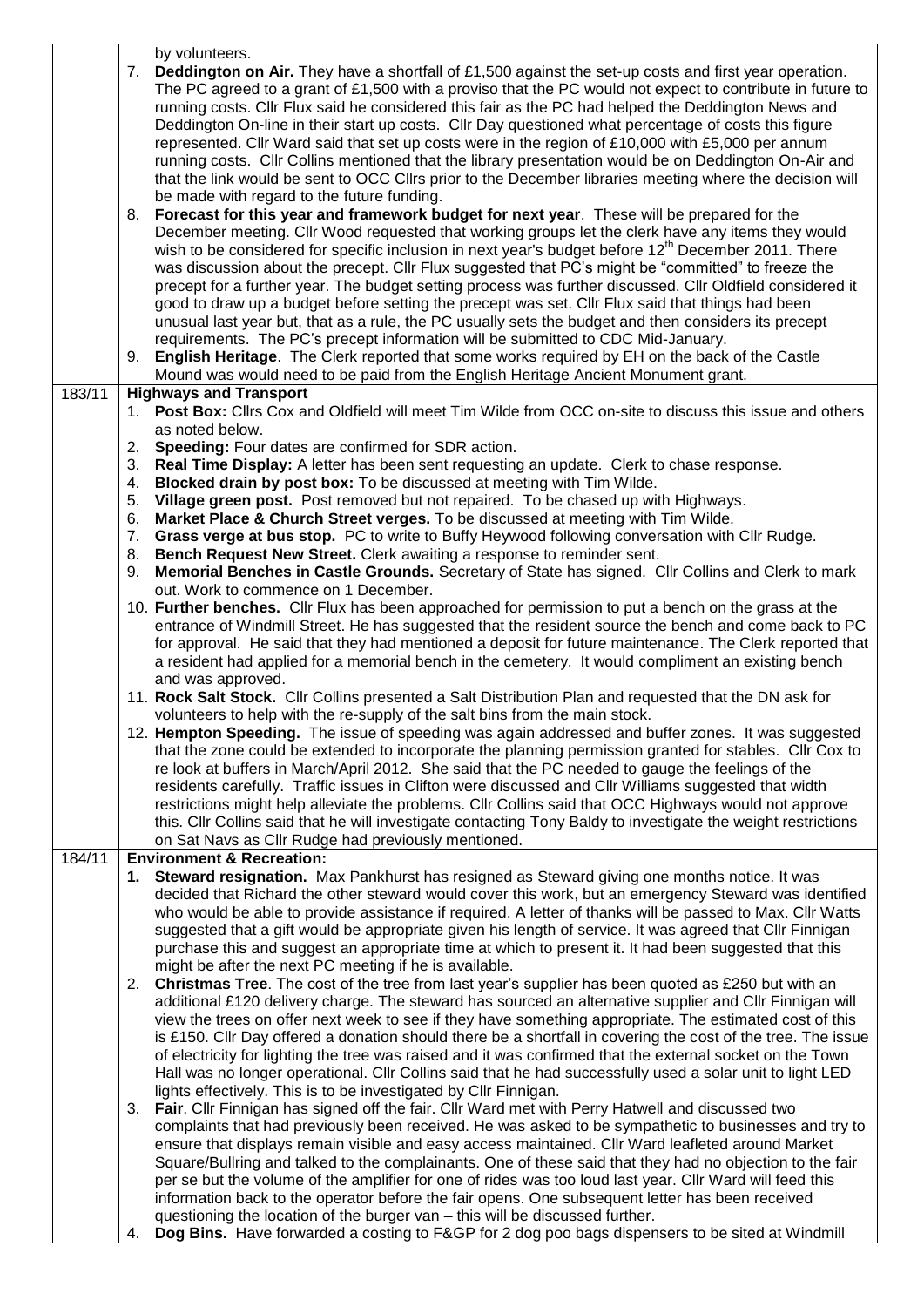Centre and Castle Grounds on the basis that it may reduce dog pollution. Bag dispensers cost £79 + VAT and a roll of 800 bags costs £26 + VAT

**Cricket Club Ball.** PC has received notification of planned date for the 2012 summer's ball – Saturday June  $16<sup>th</sup>$  2012. As in the previous 2 years, profits will be split equally between Rosy (provider of Respite care to the families of Oxfordshire Sick Youngsters which needs to raise £250k each year to remain viable) and the Cricket Club. The Cricket Club depends on the money generated by the Ball to remain viable as member subscriptions do not cover the costs of maintaining the field, insuring the building, providing nets, paying affiliation fees and umpires, replacing equipment etc. Without this level of fund raising the Cricket Club could fold. In the last 2 years the Cricket Club has donated £8,000 to Rosy. Club Membership is currently 72 children aged U13 (with others turned away due to a lack of available coaches although it is hoped that more can be trained for next season), 12 ladies and 50 teenage boys/men. One complaint was received about the event. The 2011 Licensee notes for the event recorded that the music stopped 01:05. It was noted that the live band was louder than the disco. It was also noted that a party held in Mill Close on the same night could be heard from the Hempton Road and so the Cricket Club Ball was probably not the only source of noise pollution that night. The PC resolved to support the event as in previous years (8 votes to one). However, the Cricket Club will be asked to: a) Ensure that the band does stop at 1am and b) Position the speakers in the marquee to face towards the cemetery and Hempton rather than towards the tennis courts and Mill Close. Cllr Day said that if he was available on 16 June 2012, he would borrow Cllr Collins noise meter to monitor the noise levels.

- 6. **Deddington Circular Walk**. Andre and Cindy Tansley have compiled another report on the status of the Circular Walk and were thanked for their efforts. The PC will monitor one property on the route as there are fears that a newly planted hedge may have a detrimental affect on the right of way across their land. The county footpath officer has been notified and the local PC will also be informed.
- 7. **Clifton Play Area**. Work is being undertaken as per F&GP report. One lady who thought that she might have missed the consultation exercise has offered her services to a sub committee which we will set up to manage the Clifton project.
- 8. **Cemetery:** Volunteers, including the school, are growing on various wild flowers. Native bulbs have been planted around the edges of the wildflower patch and under the trees in the cemetery, together with more primrose plants donated by one of the volunteers. The blue rope round the patch is to be removed, as are the temporary notices pinned to the trees. The costings of a more permanent and attractive sign marking the area will be investigated by Cllr Rudge. Daffodils are already in the beds outside the cemetery and some blue primula plants will be planted round the perimeters. 200 Fritillaria Meleagris (Snakeshead Fritillary) have been planted in Welford's piece in Clifton, on the edge of the boggy area. Cllr Rudge plans to challenge Clifton children to send me a photo of the first one to appear! The strip where they have been planted will need not to be mown until July each year in order to allow them to set seed. An annual fritillary count could be undertaken to see how they are dong. As yet there are no suggestions for wildflowers in Hempton.
- 9. **Windmill Copse:** Bluebells and wood anemones have been planted in the cleared areas. OCV plan to coppice another area next year. Cllr Rudge is concerned that there is evidence of fires having been lit in the copse and there is also some rubbish, which needs to be removed along with some tangled wire at the Western edge of the site and a the concrete post abandoned alongside the footpath if this can be lifted by the steward.
- 10. **Planters:** The steward has planted some and the school will do the one at the N. approach to the village. Daffodil bulbs (some donated by Jo Price) have been planted on the triangle at the junction of St. Thomas St.
- 11. **OCV:** Came to Deddington on 6<sup>th</sup> November and did some more hedge laying at the cemetery/copse.
- 12. **Castle Grounds:** Cllr Rudge attended a meeting with Friends of Castle Grounds and the Energisers' Group at the school. She reported that some good ideas were put forward for planting and looking after wildflowers and encouraging wildlife. She supplied the address of the firm who supplied seed/plants for the cemetery and trust that the PC will give them every support.

| 185/11 | Terms of Reference and Job Descriptions - Cllr Day<br>Cllr Day proposed that the terms of reference and job descriptions be accepted. This was seconded by Cllr<br>Collins and agreed. Cllr Day said that the issue of Data Protection needed further clarification but could<br>amend as appropriate. |
|--------|--------------------------------------------------------------------------------------------------------------------------------------------------------------------------------------------------------------------------------------------------------------------------------------------------------|
| 186/11 | Library Update.                                                                                                                                                                                                                                                                                        |
|        | The decision is due to be made Mid December. As mentioned previously prior to the meeting CIIr Collins will                                                                                                                                                                                            |
|        | send an email with the link to the Deddington On-line presentation. Cllr Oldfield mentioned recent press                                                                                                                                                                                               |
|        | coverage of Gloucestershire and Somerset have there closures over ruled as seen "unequal" and not seen                                                                                                                                                                                                 |
|        | as covering the needs of the most vulnerable. County Cllr Jelf stated that the presentation and campaign to                                                                                                                                                                                            |
|        | Save Deddington Library had been very well received. It was unknown whether the results will be                                                                                                                                                                                                        |
|        | publicised before Christmas.                                                                                                                                                                                                                                                                           |
| 187/11 | <b>Benches Update.</b>                                                                                                                                                                                                                                                                                 |
|        | As previously noted the sign off has been received from the secretary of state for the two benches at the                                                                                                                                                                                              |
|        | Castle Grounds.                                                                                                                                                                                                                                                                                        |
| 188/11 | <b>Notice Board - Clifton</b>                                                                                                                                                                                                                                                                          |
|        | CIIr Collins has received an offer of a new parish notice board in Clifton. This would be on the end elevation                                                                                                                                                                                         |